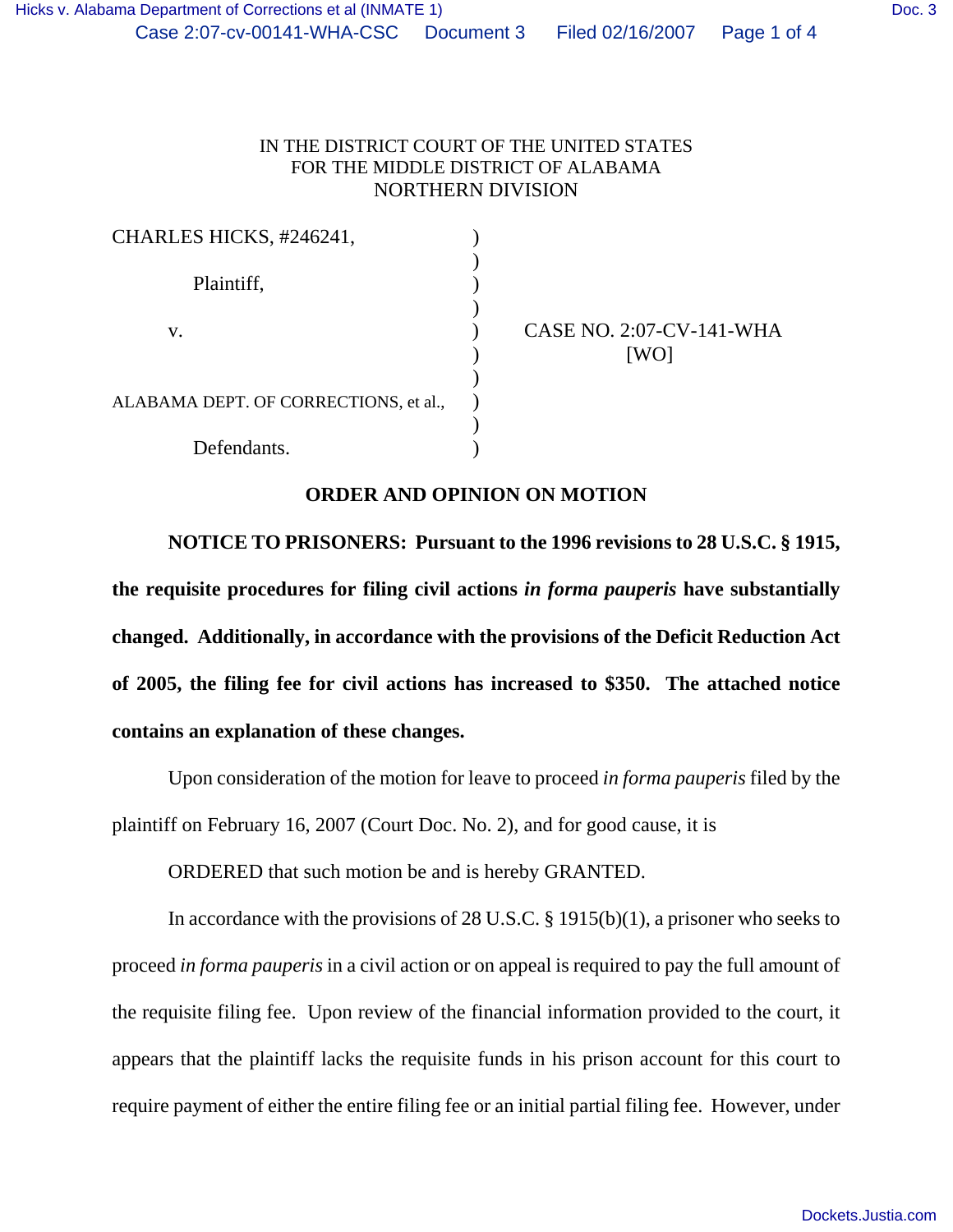the provisions of 28 U.S.C. § 1915(b)(1), this court must "assess and, when funds exist, collect" the \$350.00 filing fee from monies available to the plaintiff. In light of the foregoing and in accordance with the provisions of 28 U.S.C. § 1915(b)(2), it is further

## ORDERED that:

1. The plaintiff shall make monthly payments of 20 percent of each preceding month's income credited to his account as payments towards the \$350.00 filing fee.

2. Those persons having custody of the plaintiff shall forward the above described payments from the plaintiff's account to the clerk of this court each time the amount in the plaintiff's account exceeds \$10.00 until the \$350.00 filing fee is paid in full. *Id.* 

To aid the plaintiff and those persons having custody of the plaintiff in complying with the requirements of this order, the clerk is DIRECTED to furnish a copy of this order to the inmate account clerk at the Frank Lee Youth Center.

The plaintiff is advised that if this case is dismissed for any reason he remains obligated to pay the \$350.00 filing fee. The filing fee will be collected from any funds which become available to the plaintiff and will be forwarded to this court by those persons having custody of the plaintiff pursuant to the directives contained in this order.

Additionally, the plaintiff is advised that if he files a notice of appeal he will likewise be required to pay the requisite appellate filing fee which is currently \$455.00. Thus, if at the time the plaintiff files a notice of appeal he has the necessary funds to pay the \$455.00 filing fee, he must submit such amount to the court with the notice of appeal. If the requisite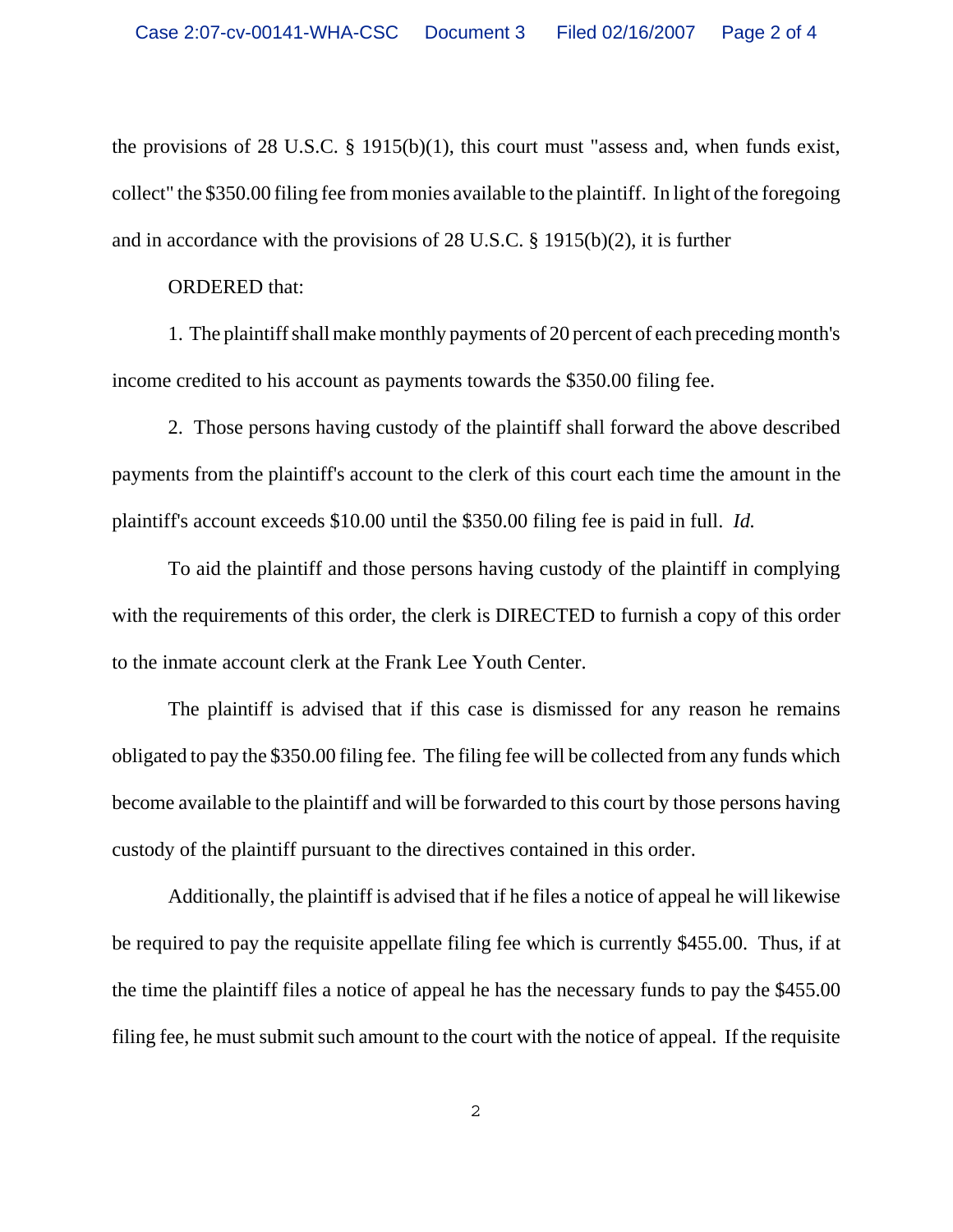funds are not available and the plaintiff seeks to proceed *in forma pauperis* on his appeal, he must complete an affidavit in support of such request and supply the court with a certified copy of his prison account statement for the 6-month period preceding the filing of the appeal. However, the plaintiff is informed that regardless of this court's determination on his *in forma pauperis* motion the entire appellate filing fee will be collected from those persons having custody of him from funds available in his prison account in a manner similar to that outlined in this order.

Done this 16th day of February, 2007.

 /s/ Charles S. Coody CHARLES S. COODY CHIEF UNITED STATES MAGISTRATE JUDGE